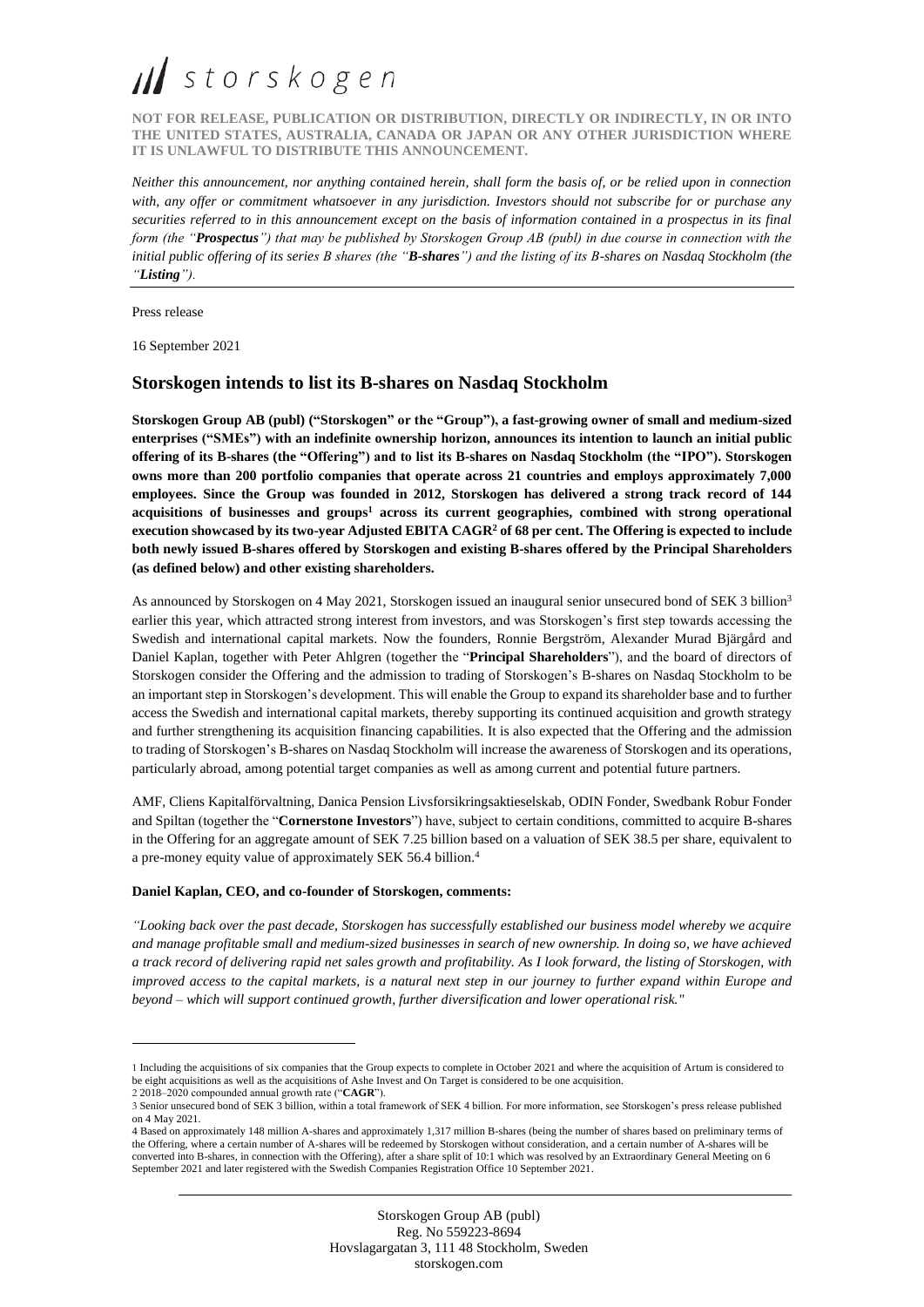**NOT FOR RELEASE, PUBLICATION OR DISTRIBUTION, DIRECTLY OR INDIRECTLY, IN OR INTO THE UNITED STATES, AUSTRALIA, CANADA OR JAPAN OR ANY OTHER JURISDICTION WHERE IT IS UNLAWFUL TO DISTRIBUTE THIS ANNOUNCEMENT.**

*Neither this announcement, nor anything contained herein, shall form the basis of, or be relied upon in connection with, any offer or commitment whatsoever in any jurisdiction. Investors should not subscribe for or purchase any securities referred to in this announcement except on the basis of information contained in a prospectus in its final form (the "Prospectus") that may be published by Storskogen Group AB (publ) in due course in connection with the initial public offering of its series B shares (the "B-shares") and the listing of its B-shares on Nasdaq Stockholm (the "Listing").* 

#### **Elisabeth Thand Ringqvist, Chair of Storskogen, comments:**

*"Storskogen has spent the past decade building a well-diversified group of companies representing a substantial part of the economy that would otherwise be difficult for investors to gain exposure to. The board of directors is confident that Storskogen can scale its business in additional markets while maintaining the level of entrepreneurship and focusing on ensuring that acquired companies have a sustainable future. We look forward to supporting the management team in, and welcome future shareholders to join, the next phase of Storskogen."*

#### **The Offering in Brief**

Should the Group proceed with the IPO, the B-shares will be offered to the general public in Sweden as well as institutional investors in Sweden and abroad.

The offer to institutional investors will only be made (i) to certain institutional investors outside the United States, pursuant to Regulation S under the U.S. Securities Act of 1933, as amended (the "**U.S. Securities Act**"); and (ii) in the United States, only to those reasonably believed to be Qualified Institutional Buyers ("**QIBs**") in reliance on Rule 144A under the U.S. Securities Act.

The Offering is expected to consist of both newly issued B-shares<sup>5</sup>, corresponding to gross primary proceeds of at least SEK 6 billion, and existing B-shares. Storskogen intends to use the net proceeds from Storskogen's offering of newly issued B-shares to strengthen its cash position, which will provide additional capital for the continued acquisition and growth strategy, and for general corporate purposes. In addition, the Offering will allow the Principal Shareholders and other existing shareholders (primarily through Storskogen SellCo AB<sup>6</sup>) to sell a portion of their current holding of Bshares. Among the Principal Shareholders, Ronnie Bergström and Peter Ahlgren intend to sell a minor part of their holdings of B-shares, Alexander Murad Bjärgård does not intend to sell any shares in the Offering and Daniel Kaplan intends to acquire additional B-shares of up to SEK 150 million in connection with the Offering.

The Cornerstone Investors have, subject to certain conditions, committed to acquire B-shares in the Offering for an aggregate amount of SEK 7.25 billion based on a valuation of SEK 38.5 per share, equivalent to a pre-money equity value of approximately SEK 56.4 billion.<sup>7</sup>

The full terms, conditions and instructions for the Offering will be included in the Prospectus, which is expected to be published by Storskogen in connection with the IPO. The Prospectus will, if published, be available on Storskogen's website [\(www.storskogen.com\)](http://www.storskogen.com/).

Nasdaq Stockholm's listing committee has resolved that Storskogen fulfils the applicable listing requirements. Nasdaq Stockholm will approve an application for admission to trading of Storskogen's B-shares on Nasdaq Stockholm, subject

<sup>5</sup> Storskogen has two series of shares: A-shares, which entitle the shareholder to ten (10) votes at general meetings, and B-shares, which entitle the shareholder to one (1) vote at general meetings. All A-shares are held by the Principal Shareholders. Depending on the final terms of the Offering, a certain number of A-shares will be redeemed by Storskogen without consideration, and a certain number of A-shares will be converted into B-shares, in connection with the Offering.

<sup>6</sup> Storskogen SellCo AB is controlled by Daniel Kaplan, Ronnie Bergström, Alexander Murad Bjärgård and Peter Ahlgren. Provided that the Offering is completed, certain existing shareholders in Storskogen (that are not selling shareholders in the Offering), including, among others, certain employees of Storskogen, will sell B-shares to Storskogen SellCo AB, which in turn will sell the B-shares in the Offering.

<sup>7</sup> Based on approximately 148 million A-shares and approximately 1,317 million B-shares (being the number of shares based on preliminary terms of the Offering, where a certain number of A-shares will be redeemed by Storskogen without consideration, and a certain number of A-shares will be converted into B-shares, in connection with the Offering), after a share split of 10:1 which was resolved by an Extraordinary General Meeting on 6 September 2021 and later registered with the Swedish Companies Registration Office 10 September 2021.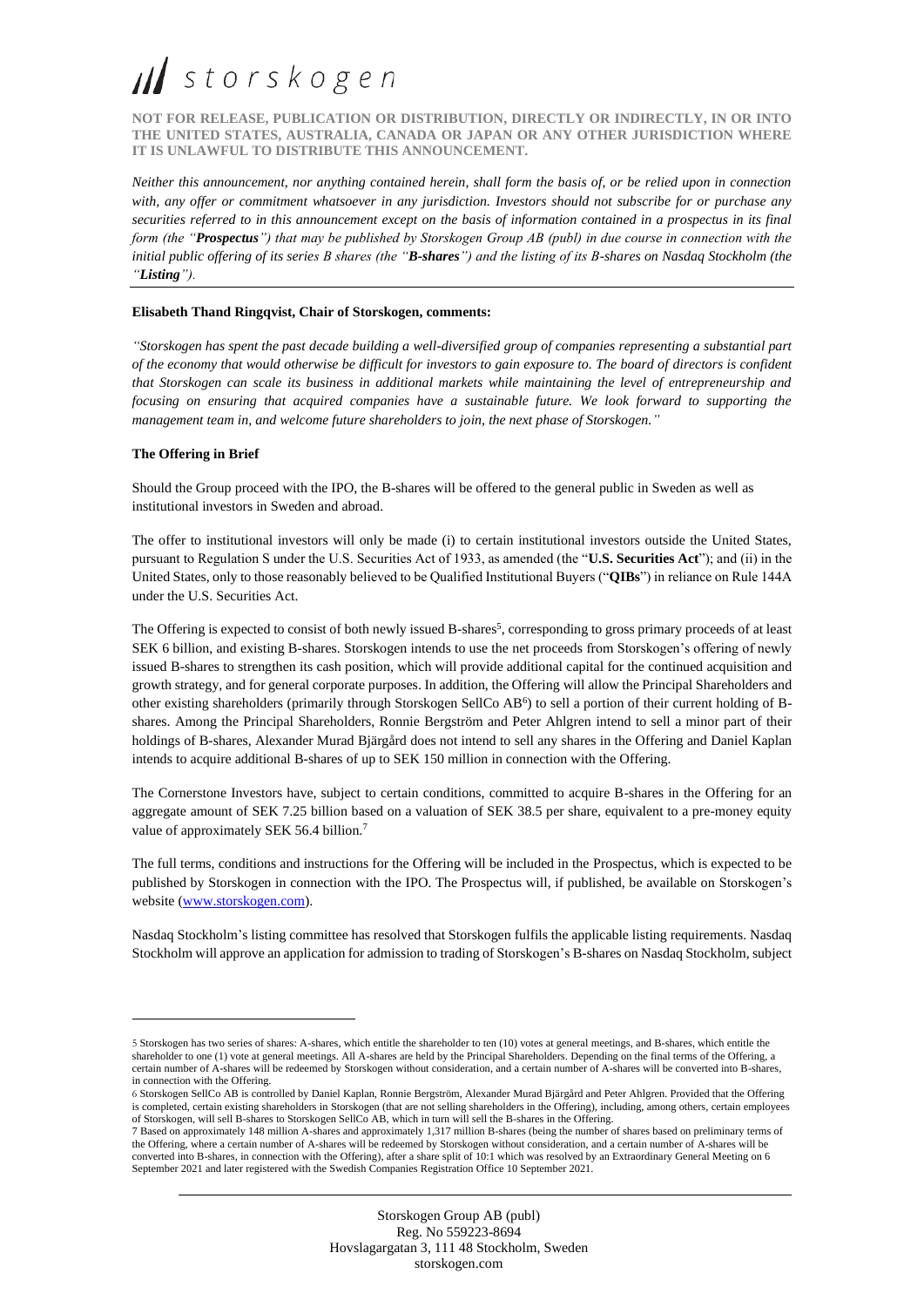**NOT FOR RELEASE, PUBLICATION OR DISTRIBUTION, DIRECTLY OR INDIRECTLY, IN OR INTO THE UNITED STATES, AUSTRALIA, CANADA OR JAPAN OR ANY OTHER JURISDICTION WHERE IT IS UNLAWFUL TO DISTRIBUTE THIS ANNOUNCEMENT.**

*Neither this announcement, nor anything contained herein, shall form the basis of, or be relied upon in connection*  with, any offer or commitment whatsoever in any jurisdiction. Investors should not subscribe for or purchase any *securities referred to in this announcement except on the basis of information contained in a prospectus in its final form (the "Prospectus") that may be published by Storskogen Group AB (publ) in due course in connection with the initial public offering of its series B shares (the "B-shares") and the listing of its B-shares on Nasdaq Stockholm (the "Listing").* 

to certain conditions, including that Storskogen submits such application and fulfils the distribution requirements for its B-shares. Depending on market conditions, the IPO is expected to be completed during the fourth quarter of 2021.

### **About Storskogen**

Storskogen was founded in 2012 by Ronnie Bergström, Alexander Murad Bjärgård and Daniel Kaplan. Today, Storskogen is a fast-growing owner of small and medium-sized enterprises, with a strong track record of successful acquisitions, having carried out 144 acquisitions of businesses and groups<sup>8</sup> since its founding. The Group has an experienced and entrepreneurial management team which has established an efficient M&A process and organisation. In 2020, Storskogen carried out its first international acquisition in Norway, and has since then established local presence also in Germany, Switzerland, the United Kingdom and Denmark.

Storskogen's vision is to be the best owner of SMEs. The Group takes a long-term and sustainability-focused perspective when acquiring and managing its companies, which are intended to be owned on a long-term basis without any predefined exit horizon. All members of the Group share a common focus on profitability, stable cash flows and a strong market position. The group companies are organised into three business areas, Services, Trade, and Industry, with a common ambition of eventually generating an aggregate annual EBITA of more than SEK 15 billion by acquiring stable and profitable companies with a leading position in their respective markets.

Storskogen has a proven business model and a portfolio that through its diversification has demonstrated its resilience. For example, approximately 97 per cent of the Group's business units were profitable during 2020, despite a year heavily impacted by the COVID-19 pandemic, resulting in one (1) per cent organic EBITA growth in 2020. Storskogen has a strong execution track record with a two-year net sales CAGR of 65 per cent and a two-year Adjusted EBITA CAGR of 68 per cent between 2018 and 2020.

#### **Key strengths and competitive advantages**

#### *Large and highly resilient platform with diversified SME exposure*

Storskogen has, through acquisitions, built a large portfolio of 99 business units<sup>9</sup>, within twelve business verticals in the three business areas, in a diverse range of industries and geographies. At the same time, it has been ensured that such acquisitions were in line with Storskogen's robust investment criteria of stable SMEs with long-term profitability and strong market positions. This is evidenced by the fact that the largest vertical of Storskogen's business comprised only 16 per cent of total net sales in the year ended 31 December 2020 and 18 per cent of total net sales in the six months ended 30 June 2021.

The diversified nature of Storskogen's business provides resilience for the Group overall. This resilience has been demonstrated by one (1) per cent organic EBITA growth during 2020, despite the effects of the COVID-19 pandemic, and 35 per cent organic EBITA growth during the period 1 January to 30 June 2021.

### *Decentralised entrepreneurial business model with attractive value proposition*

Storskogen has a proven ownership model whereby acquired companies are subject to the Group's principles of financial governance and control but business decisions remain within the business units, facilitating decentralised decision-making and quick reaction to local changes. Storskogen believes that this decentralised business model, coupled with Storskogen's robust investment criteria, means that Storskogen's business model is scalable.

<sup>8</sup> Including the acquisitions of six companies that the Group expects to complete in October 2021 and where the acquisition of Artum is considered to be eight acquisitions as well as the acquisitions of Ashe Invest and On Target is considered to be one acquisition.

<sup>9</sup> Including the acquisitions of six companies that the Group expects to complete in October 2021 and where the acquisition of Artum is considered to be eight acquisitions as well as the acquisitions of Ashe Invest and On Target is considered to be one acquisition.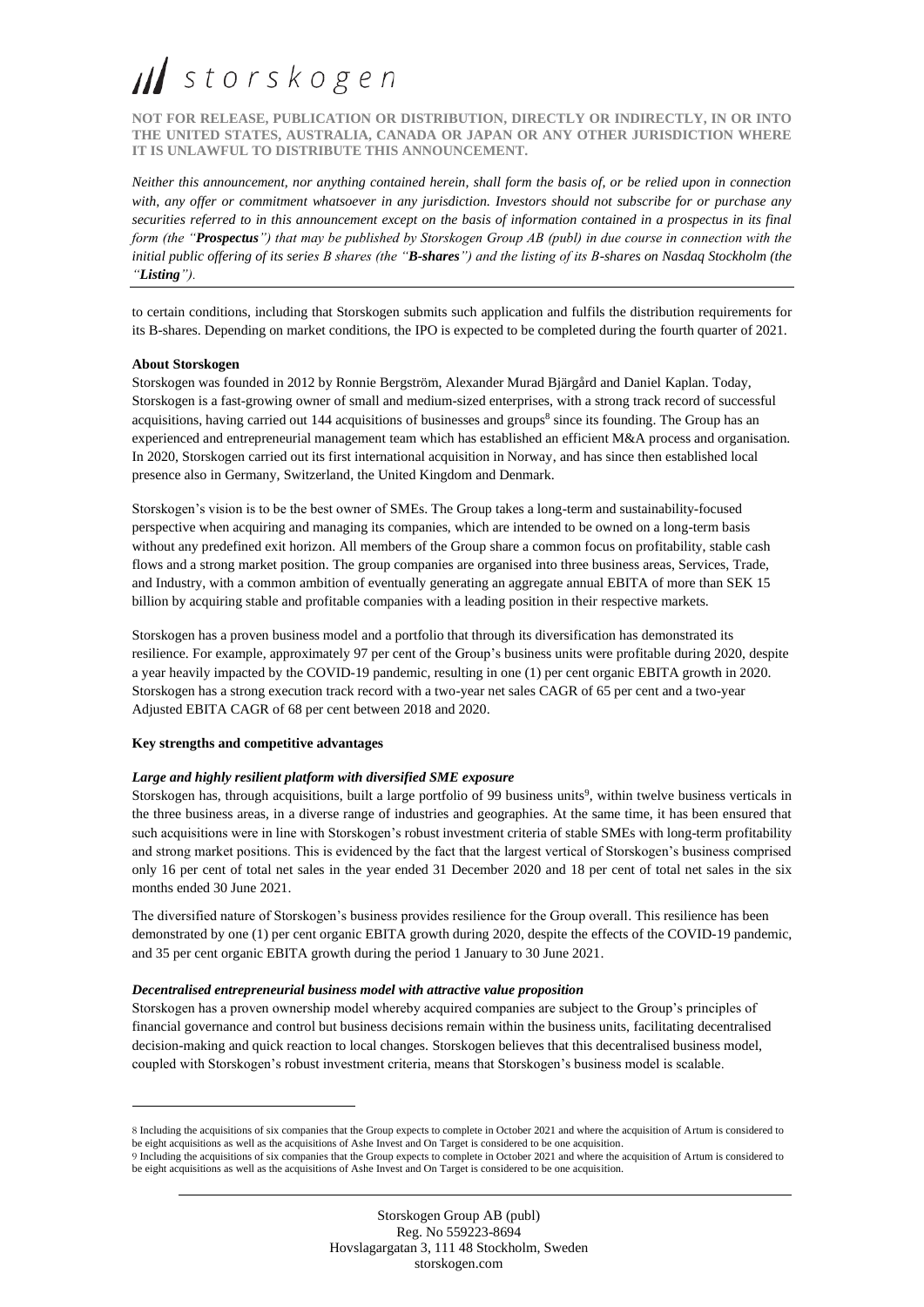**NOT FOR RELEASE, PUBLICATION OR DISTRIBUTION, DIRECTLY OR INDIRECTLY, IN OR INTO THE UNITED STATES, AUSTRALIA, CANADA OR JAPAN OR ANY OTHER JURISDICTION WHERE IT IS UNLAWFUL TO DISTRIBUTE THIS ANNOUNCEMENT.**

*Neither this announcement, nor anything contained herein, shall form the basis of, or be relied upon in connection*  with, any offer or commitment whatsoever in any jurisdiction. Investors should not subscribe for or purchase any *securities referred to in this announcement except on the basis of information contained in a prospectus in its final form (the "Prospectus") that may be published by Storskogen Group AB (publ) in due course in connection with the initial public offering of its series B shares (the "B-shares") and the listing of its B-shares on Nasdaq Stockholm (the "Listing").* 

Storskogen has an active role in the group companies' boards of directors by appointing a majority of the board members. The board of directors of each respective group company and Storskogen's head office act as a sounding board for the individual businesses' CEOs and management teams through both monthly reconciliation meetings and regular contacts. Storskogen also provides its companies with support for strategic initiatives, including add-on acquisitions, as well as financial support for the investments that the operations require.

### *Strong ESG profile*

The group companies' sustainability policies are tailored to ensure that the group companies stay relevant in their respective markets and to their respective employees, suppliers, and local communities in the long term. Storskogen focuses on three key material sustainability aspects:

- *a) Minimising negative environmental impact*
	- Storskogen acts to avoid negative environmental impact and aims to achieve climate neutrality by 2030 and to increase its circularity and resource efficiency.
- *b) Being a sustainable employer*
	- Storskogen continuously works to ensure safe and healthy workplaces, and to contribute to the thriving local communities in which its businesses are located. Storskogen is also focused on developing its diversity and inclusion efforts, making it a strategic issue and not only a HR issue.
- *c) Ensuring responsible business conduct*
	- Storskogen regards sustainability as a natural part of its M&A processes. Storskogen aims to be a responsible owner and ensures that relevant sustainability aspects are considered and integrated in the analysis of potential targets.

### *Evergreen pipeline drives continued expansion journey*

Storskogen's strategy of buying businesses in a diverse range of industries and geographies which fall within its robust investment criteria means that there are a large number of potential targets that have the desired business characteristics within the targeted sectors and sizes. Storskogen estimates, based on public sources and internal analysis, that there are more than 130,000 potential targets in Storskogen's current focus geographies of the Nordic countries, DACH and the United Kingdom that are within Storskogen's scope (and approximately 400,000 potential targets in all of Europe).

Over the past year, Storskogen has proven itself to be able to create a rapidly growing influx of acquisition candidates, also outside Sweden and the Nordic countries. This has led to Storskogen screening an increasing number of targets outside Sweden, with 106 targets outside Sweden screened during the period from 1 July 2020 to 30 June 2021 (compared to 7 (seven) targets outside Sweden screened during the period from 1 July 2019 to 30 June 2020)<sup>10</sup>.

Storskogen's track record and proven execution capabilities have become increasingly evident for company owners over the past year. Storskogen made 43 acquisitions during the six months ended 30 June 2021 (compared to 27 acquisitions during the year ended 31 December 2020 and 12 acquisitions during the six months ended 30 June 2020).

### *Strong financial performance and high cash generation*

Storskogen's financial performance over the years ended 31 December 2020, 2019, and 2018 and the six months ended 30 June 2021 demonstrates Storskogen's strength, with significant growth and consistent profitability over the period and the majority of the growth coming from acquisitions. Its total net sales grew by 87 per cent between 2018 and 2019, from SEK 3,298 million to SEK 6,163 million, and by a further 45 per cent between 2019 and 2020, from SEK 6,163 million to SEK 8,933 million, with organic net sales growth of five (5) per cent between 2018 and 2019 and negative

<sup>&</sup>lt;sup>10</sup> Only refers to acquisition targets that ended up in Storskogen's pipeline. Several acquisition targets have not been included in the list as Storskogen early made the assessment that they did not fit Storskogen's robust investment criteria.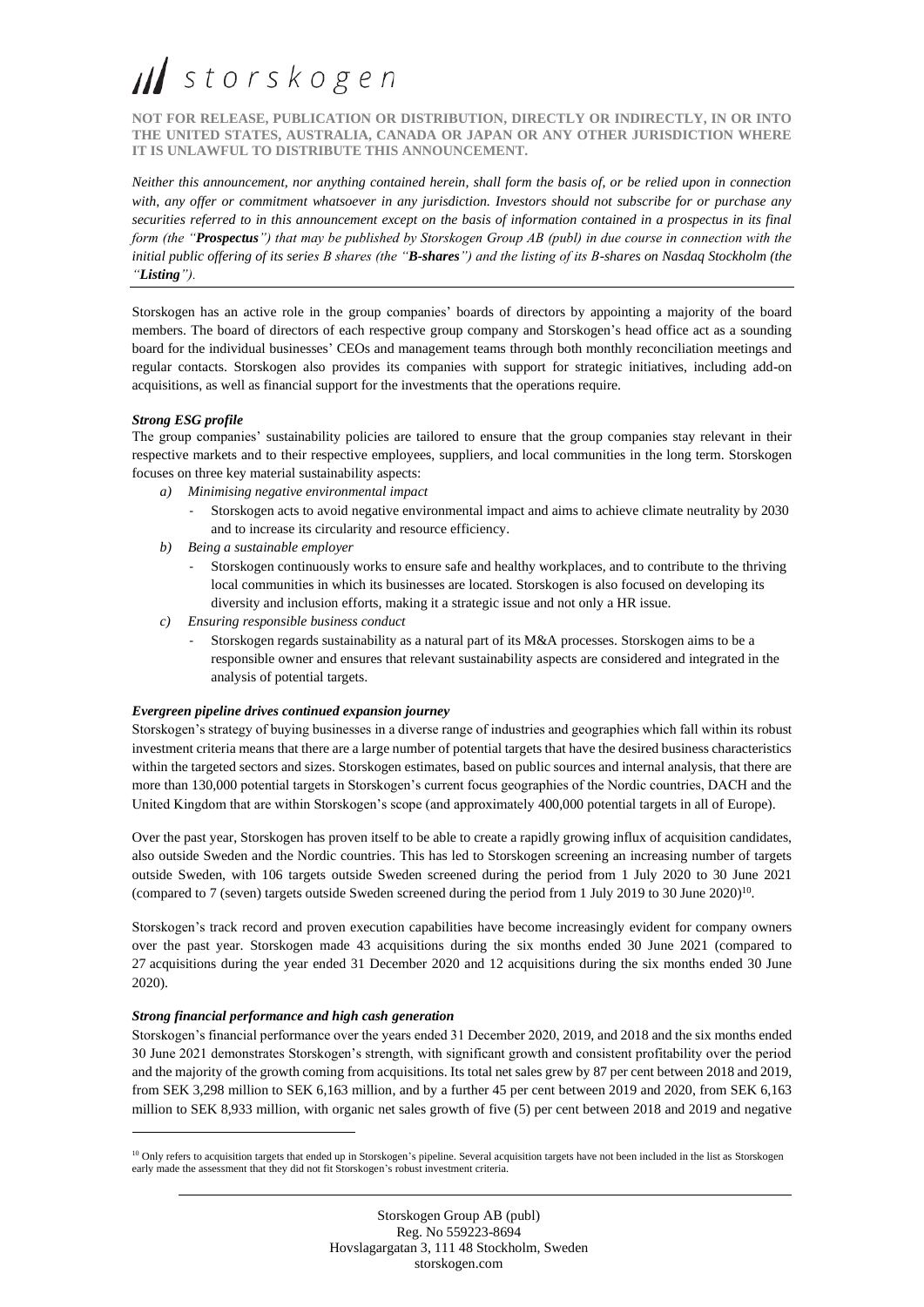**NOT FOR RELEASE, PUBLICATION OR DISTRIBUTION, DIRECTLY OR INDIRECTLY, IN OR INTO THE UNITED STATES, AUSTRALIA, CANADA OR JAPAN OR ANY OTHER JURISDICTION WHERE IT IS UNLAWFUL TO DISTRIBUTE THIS ANNOUNCEMENT.**

*Neither this announcement, nor anything contained herein, shall form the basis of, or be relied upon in connection*  with, any offer or commitment whatsoever in any jurisdiction. Investors should not subscribe for or purchase any *securities referred to in this announcement except on the basis of information contained in a prospectus in its final form (the "Prospectus") that may be published by Storskogen Group AB (publ) in due course in connection with the initial public offering of its series B shares (the "B-shares") and the listing of its B-shares on Nasdaq Stockholm (the "Listing").* 

four (-4) per cent between 2019 and 2020. Storskogen's net sales grew by a CAGR of 65 per cent between 2018 and 2020. Storskogen's Adjusted EBITA grew from SEK 303 million in 2018 to SEK 494 million in 2019 and to SEK 854 million in 2020, with an Adjusted EBITA margin of 9.2 per cent in 2018, 8.0 per cent in 2019 and 9.6 per cent in 2020, growing by a CAGR of 68 per cent. Further, Storskogen's operating cash flow has increased from SEK 266 million in 2018, to SEK 494 million in 2019 and to SEK 815 million in 2020, with an adjusted cash conversion of 66.8 per cent in 2018, 71.1 per cent in 2019 and 69.5 per cent in 2020, growing by a CAGR of 75 per cent.

### *Experienced leadership team*

Storskogen's founders are long-term entrepreneurs with strong transaction experience, who have built multiple successful companies and are still key individuals in Storskogen's management. The management team has a combined solid experience from growth companies as well as large global companies. Storskogen's governance model of being a supportive owner in a group with organised knowledge sharing and a healthy competitive environment, has proven successful and attractive to potential targets. Storskogen also aims to identify any additional management needs and recruits accordingly, for example, it added local teams in the United Kingdom, Germany, and Switzerland to identify and access opportunities in those geographies.

A comprehensive description of Storskogen's key strengths will be included in the Prospectus expected to be published by Storskogen.

### **Financial highlights**

The following table sets forth the key figures<sup>1)</sup> of Storskogen:

|                                              | <b>Six-month period</b><br>ended 30 June |       | <b>Financial year</b><br>ended 31 December |                                                                                               |       |
|----------------------------------------------|------------------------------------------|-------|--------------------------------------------|-----------------------------------------------------------------------------------------------|-------|
| <b>SEK million (unless otherwise stated)</b> | 2021                                     | 2020  | 2020                                       | 2019                                                                                          | 2018  |
| Total net sales                              | 6,713                                    | 4,177 | 8,933                                      | 6,163                                                                                         | 3,298 |
|                                              |                                          |       |                                            |                                                                                               |       |
| EBITA <sup>2</sup>                           | 605                                      | 396   | 885                                        | 478                                                                                           | 312   |
| EBITA margin $3$                             | $9.0\%$                                  | 9.5%  | 9.9%                                       | 7.8%                                                                                          | 9.5%  |
| Organic EBITA growth <sup>4)</sup>           | 35.1%                                    | 15.7% | 0.8%                                       | $(7.7\%)$                                                                                     |       |
| Adjusted EBITA <sup>5)</sup>                 | 654                                      | 382   | 854                                        | 494                                                                                           | 303   |
|                                              |                                          |       |                                            |                                                                                               |       |
| Adjusted EBITA margin <sup>6)</sup>          | 9.7%                                     | 9.2%  | 9.6%                                       | 8.0%                                                                                          | 9.2%  |
| Number of acquisitions                       | 43                                       | 12    | 27                                         | 27                                                                                            | 13    |
| Number of employees <sup>7)</sup>            | 6,974                                    | 3,194 | 3,565                                      | 2,432                                                                                         | 1,107 |
| <b>SEK</b> million (unless otherwise stated) |                                          |       |                                            | <b>Adjusted RTM</b><br>for the twelve-<br>month period<br>ended 30 June <sup>8)</sup><br>2021 |       |
| Adjusted RTM net sales                       |                                          |       | 18,825                                     |                                                                                               |       |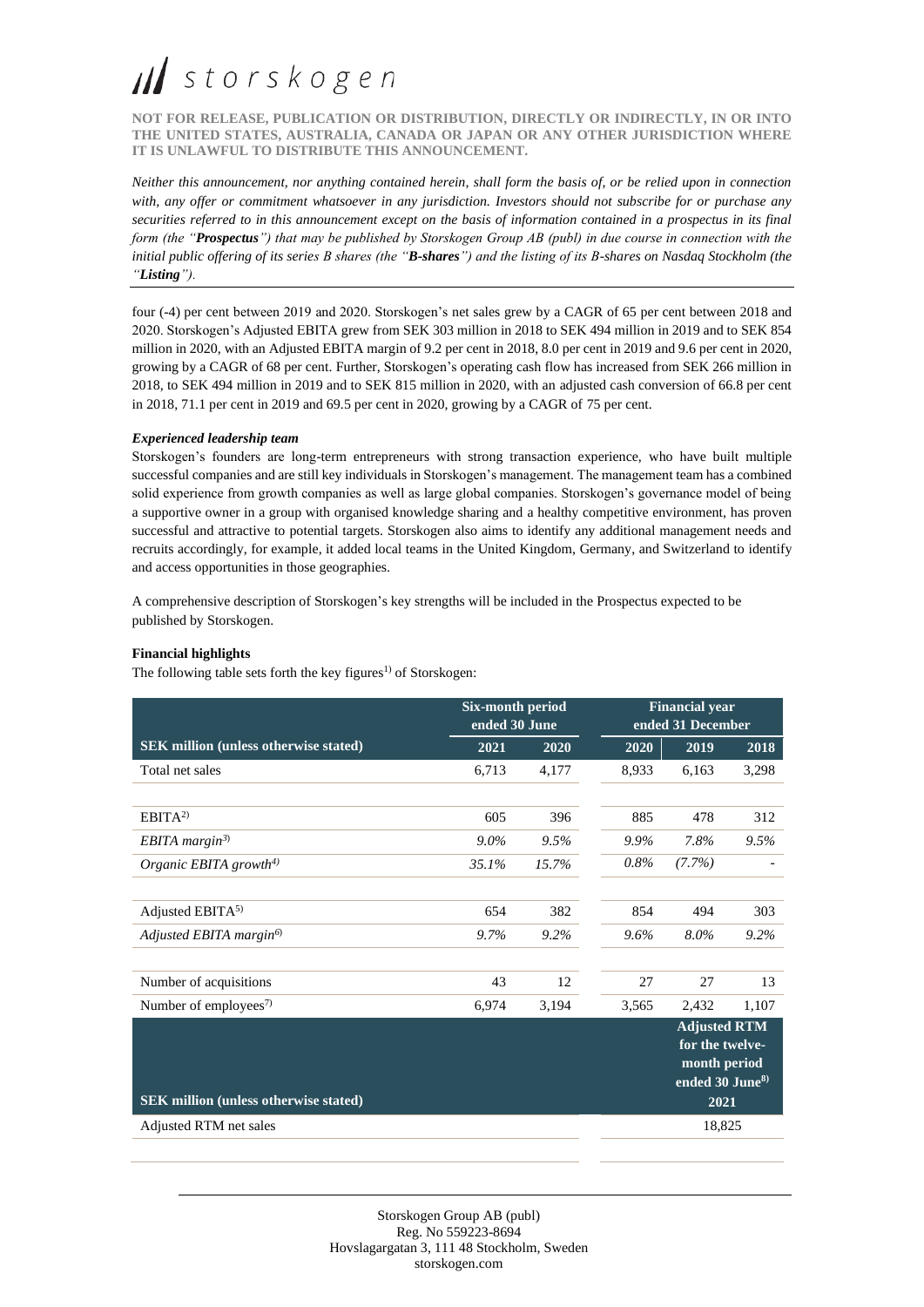**NOT FOR RELEASE, PUBLICATION OR DISTRIBUTION, DIRECTLY OR INDIRECTLY, IN OR INTO THE UNITED STATES, AUSTRALIA, CANADA OR JAPAN OR ANY OTHER JURISDICTION WHERE IT IS UNLAWFUL TO DISTRIBUTE THIS ANNOUNCEMENT.**

*Neither this announcement, nor anything contained herein, shall form the basis of, or be relied upon in connection with, any offer or commitment whatsoever in any jurisdiction. Investors should not subscribe for or purchase any securities referred to in this announcement except on the basis of information contained in a prospectus in its final form (the "Prospectus") that may be published by Storskogen Group AB (publ) in due course in connection with the initial public offering of its series B shares (the "B-shares") and the listing of its B-shares on Nasdaq Stockholm (the "Listing").* 

| Adjusted RTM EBITA <sup>9)</sup> | 2,137    |
|----------------------------------|----------|
| Adjusted RTM EBITA margin        | $11.4\%$ |

1 The Group's consolidated financial statements for the financial year ended 31 December 2020 and 2019 have been audited by Ernst and Young AB and the Group's interim reports for the six-month periods ended 30 June 2020 and 2021 have been reviewed by Ernst and Young AB. The Group's combined financial statements for the financial year ended 31 December 2018 have been audited by KPMG AB.

2 Operating profit (EBIT) before amortization of intangible assets and impairment of intangible assets.

4 Change in EBITA, excluding acquisition and divestment effects from acquisitions and adjusted for group functions, relative to EBITA for the same companies for the same period the previous year. Acquired entities are included in Organic EBITA growth once they have been part of the Group for the full comparison period.

5 Operating profit (EBIT) before amortisation and impairment losses on intangible non-current assets, excluding revaluations of additional purchase price and fair value adjustments of acquired assets.

6 Adjusted EBITA as a percentage of Net sales.

7 Number of employees at the end of the period.

8 Figures calculated as if recorded by the Group during the twelve months ended 30 June 2021 adjusted for the contribution of the businesses contractually acquired or acquisitions completed by the Group between 1 July 2020 and 30 June 2021 as if they had been owned on 1 July 2020. 9 Calculated as Adjusted EBITA recorded by the Group during the twelve months ended 30 June 2021 adjusted for the contribution of the businesses contractually acquired or acquisitions completed by the Group between 1 July 2020 and 30 June 2021 as if they had been owned on 1 July 2020.

The Group has completed two acquisitions since 30 June 2021: Marwell AG, an add-on to PerfectHair in the Trade business area with a reported revenue of SEK 58 million and EBITA of SEK 2 million for 2020, and Frigo AG an addon to Frigel AG in the Services business area (part of Artum AG) with a reported revenue of SEK 19 million and EBITA of SEK 3 million for 2020. The Group has also signed agreements to acquire Jernbro Automation, an add-on to Elektroautomatik in the Industry business area with a reported revenue of SEK 58 million and EBITA of SEK 7 million for 2020, and to acquire a portfolio, with reported revenue of SEK 900 million and EBITA of SEK 160 million for 2020, from Ceder Capital comprising Viametrics Group, Buildercom Group, DeroA and SoVent in the Services business area and Kumla Handtagsfabrik in the Industry business area. These transactions are expected to be completed in October 2021. In addition, Storskogen has entered into eight (8) non-binding letters of intent or preferred buyer letters through which Storskogen has obtained exclusivity to carry out due diligence of the target and to negotiate with, the company and the sellers.<sup>11</sup>

Comprehensive information regarding Storskogen's historical financial information will be included in the Prospectus expected to be published by Storskogen.

#### **Financial targets**

Prior to the listing on Nasdaq Stockholm, Storskogen's board of directors has adopted a set of financial targets linked to Storskogen's growth strategy:



<sup>11</sup> As of 15 September 2021.

<sup>3</sup> EBITA as a percentage of net sales.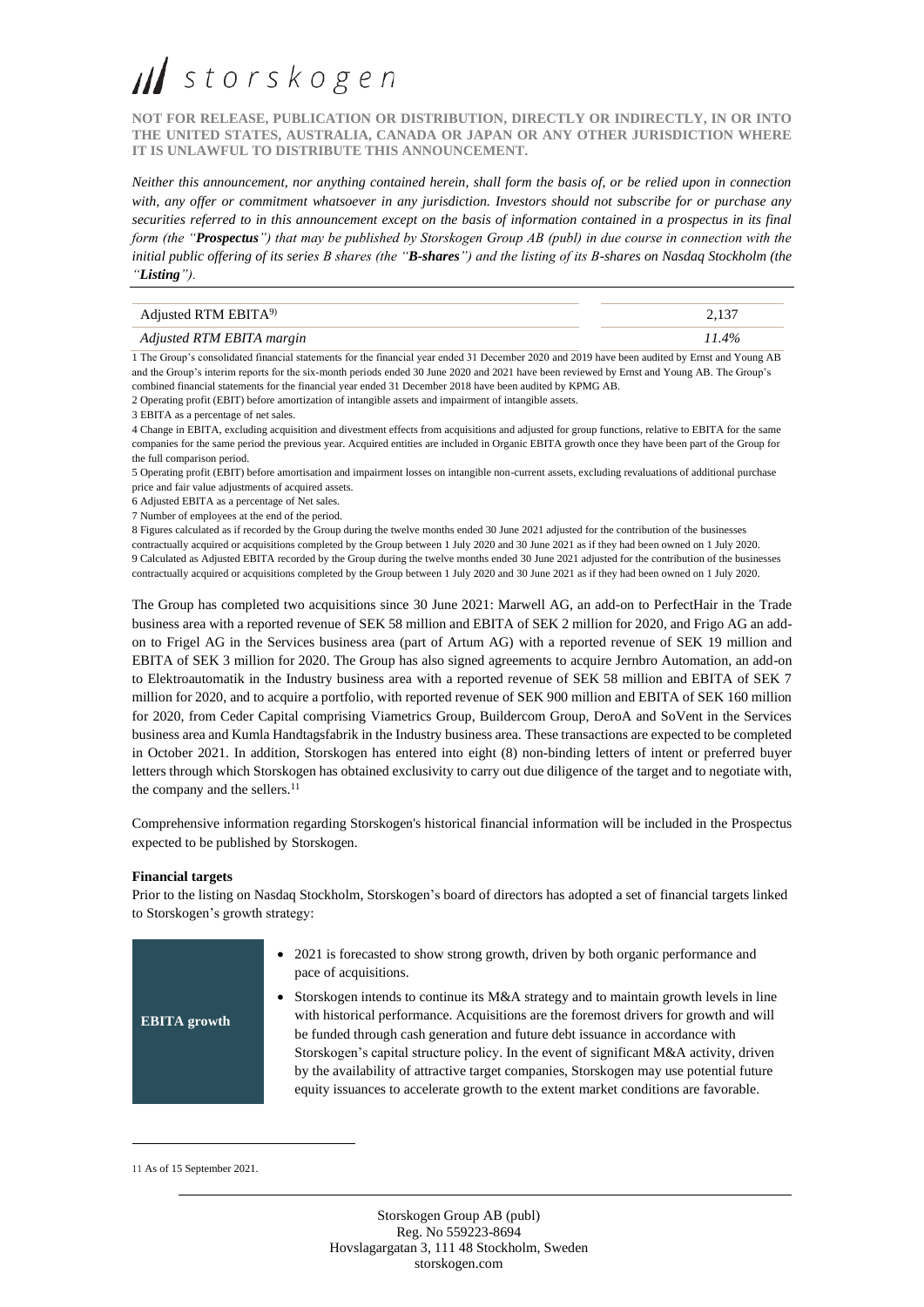**NOT FOR RELEASE, PUBLICATION OR DISTRIBUTION, DIRECTLY OR INDIRECTLY, IN OR INTO THE UNITED STATES, AUSTRALIA, CANADA OR JAPAN OR ANY OTHER JURISDICTION WHERE IT IS UNLAWFUL TO DISTRIBUTE THIS ANNOUNCEMENT.**

*Neither this announcement, nor anything contained herein, shall form the basis of, or be relied upon in connection*  with, any offer or commitment whatsoever in any jurisdiction. Investors should not subscribe for or purchase any *securities referred to in this announcement except on the basis of information contained in a prospectus in its final form (the "Prospectus") that may be published by Storskogen Group AB (publ) in due course in connection with the initial public offering of its series B shares (the "B-shares") and the listing of its B-shares on Nasdaq Stockholm (the "Listing").* 

|                                    | Organic EBITA growth <sup>1)</sup> after 2021 is expected to be in line with real GDP growth in<br>the markets in which Storskogen is active, plus approximately $1-2$ percentage points,<br>and is expected to be driven by the operational performance of the group companies<br>and higher growth contributions from group companies outside of Sweden.        |
|------------------------------------|-------------------------------------------------------------------------------------------------------------------------------------------------------------------------------------------------------------------------------------------------------------------------------------------------------------------------------------------------------------------|
| <b>EBITA</b> margin                | Storskogen's target is to maintain an EBITA margin <sup>2)</sup> of approximately ten $(10)$ per<br>cent on average in line with the historical performance of Storskogen's diversified<br>portfolio of profitable and stable businesses.                                                                                                                         |
| <b>Adjusted cash</b><br>conversion | Storskogen's target is to achieve an adjusted cash conversion <sup>3</sup> of more than 70 per<br>cent, calculated based on the last twelve months, with low average capital<br>requirements within the Group and a strong focus on cash generation.                                                                                                              |
| Leverage                           | Storskogen aims to invest its cash flow in organic growth initiatives and acquisitions<br>while maintaining a responsible capital structure. Storskogen's target is that the Net<br>debt to Adjusted RTM EBITDA <sup>4)</sup> ratio of 2.0–3.0x. Depending on timing of<br>acquisitions, leverage may temporarily exceed 3.0x but is not expected to exceed 3.5x. |
| Dividend policy                    | Storskogen's board has adopted a dividend policy of dividends corresponding to $0-20$<br>per cent of profit for the year.                                                                                                                                                                                                                                         |

1 Calculated as change in EBITA, excluding acquisition and divestment related effects, compared to the corresponding period in the previous year. 2 Calculated as EBITA as a percentage of net sales.

3 Calculated as Operating cash flow as a percentage of Adjusted EBITDA.

4 Calculated as Net debt compared to Adjusted RTM EBITDA.

Storskogen's financial targets stated above constitute forward-looking information. The financial targets are based upon a number of estimates and assumptions relating to, among others, the development of Storskogen's industry, business, result of operations and financial position, and are subject to risks and uncertainties.

### **Advisors**

Carnegie Investment Bank AB (publ), Goldman Sachs Bank Europe SE and J.P. Morgan AG are acting as Joint Global Coordinators and Joint Bookrunners in the IPO. BNP PARIBAS, Danske Bank A/S, Danmark, Sverige Filial, DNB Markets, a part of DNB Bank ASA, Sweden Branch, Nordea Bank Abp, filial i Sverige, Skandinaviska Enskilda Banken AB (publ) and Swedbank AB (publ) are acting as Joint Bookrunners in the IPO. Gernandt & Danielsson Advokatbyrå KB is legal advisor to Storskogen as to Swedish law and Milbank LLP is legal advisor to Storskogen as to U.S. law. White & Case LLP is legal advisor to the Joint Global Coordinators and Joint Bookrunners as to Swedish and U.S. law.

### **For further information, please contact:**

Daniel Kaplan, CEO, and co-founder Tel: +46 73 - 920 94 00 E-mail: daniel.kaplan@storskogen.com

Lena Glader, CFO Tel: +46 73 - 988 44 66 E-mail: lena.glader@storskogen.com

Michael Metzler, Press Officer Tel: +46 70 – 455 58 81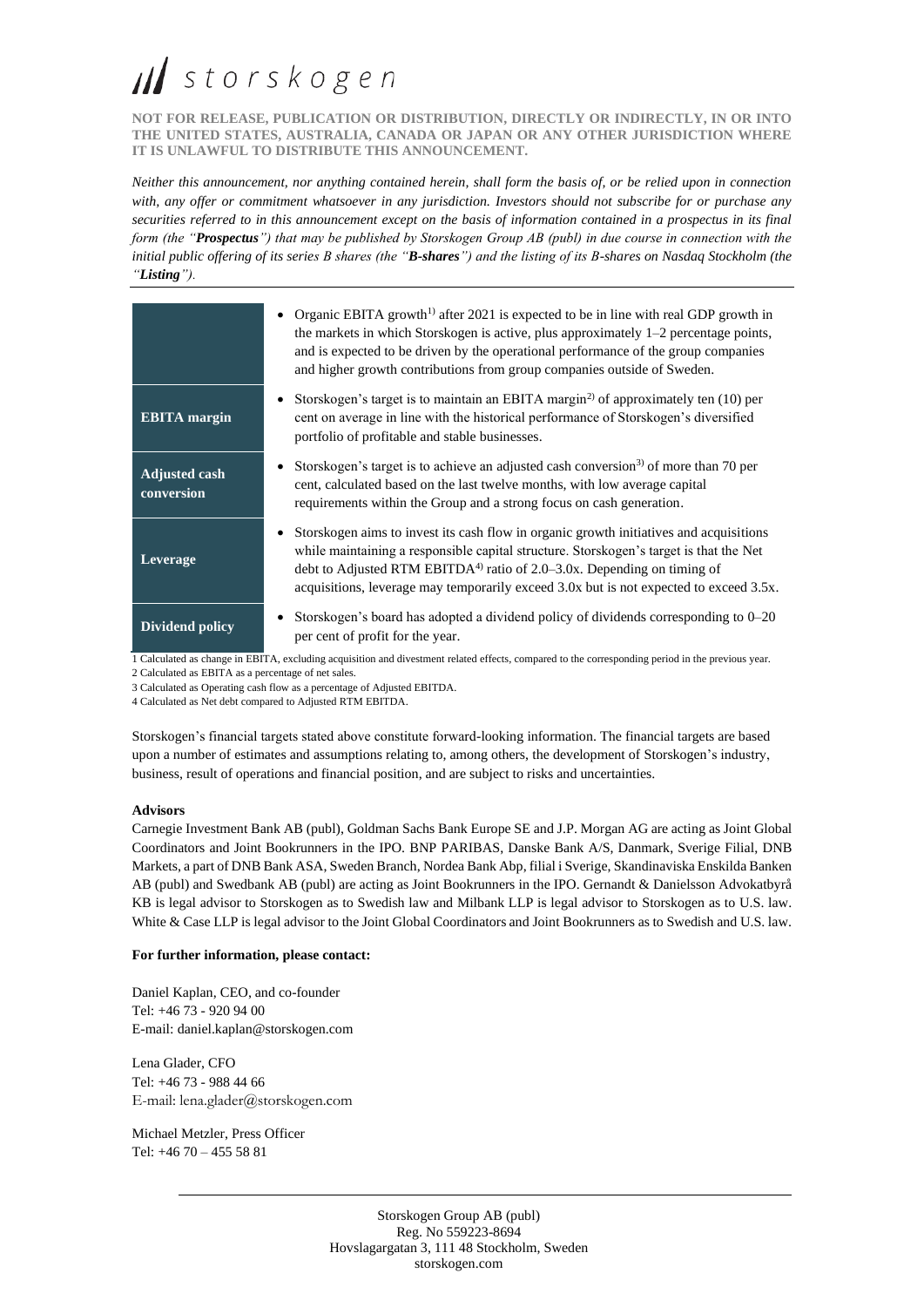# Ill storskogen

**NOT FOR RELEASE, PUBLICATION OR DISTRIBUTION, DIRECTLY OR INDIRECTLY, IN OR INTO THE UNITED STATES, AUSTRALIA, CANADA OR JAPAN OR ANY OTHER JURISDICTION WHERE IT IS UNLAWFUL TO DISTRIBUTE THIS ANNOUNCEMENT.**

*Neither this announcement, nor anything contained herein, shall form the basis of, or be relied upon in connection*  with, any offer or commitment whatsoever in any jurisdiction. Investors should not subscribe for or purchase any *securities referred to in this announcement except on the basis of information contained in a prospectus in its final form (the "Prospectus") that may be published by Storskogen Group AB (publ) in due course in connection with the initial public offering of its series B shares (the "B-shares") and the listing of its B-shares on Nasdaq Stockholm (the "Listing").* 

E-mail: michael.metzler@storskogen.com

*The information was submitted for publication, through the agency of the contact persons set out above, at 07.00 CEST on 16 September 2021.*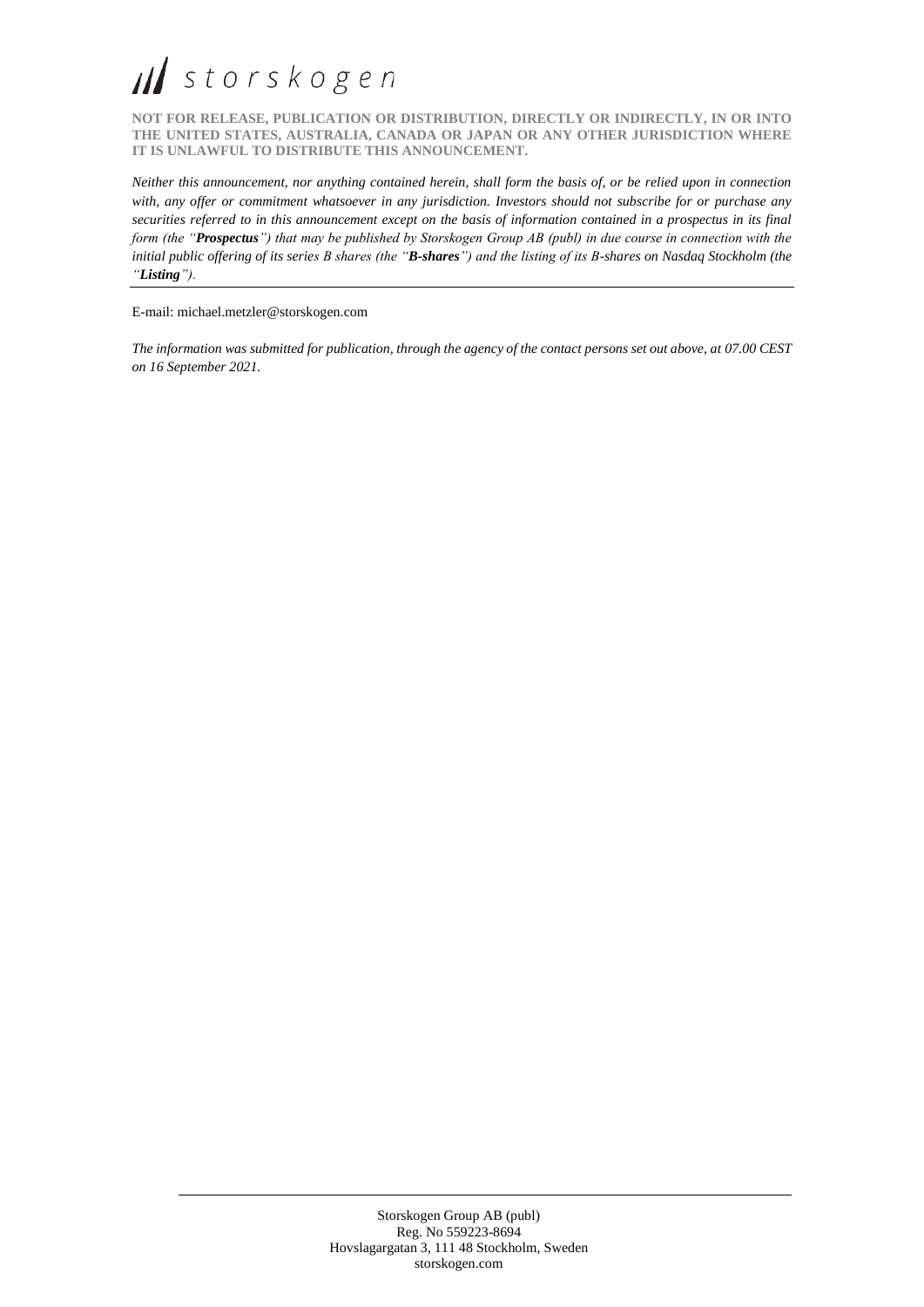**NOT FOR RELEASE, PUBLICATION OR DISTRIBUTION, DIRECTLY OR INDIRECTLY, IN OR INTO THE UNITED STATES, AUSTRALIA, CANADA OR JAPAN OR ANY OTHER JURISDICTION WHERE IT IS UNLAWFUL TO DISTRIBUTE THIS ANNOUNCEMENT.**

*Neither this announcement, nor anything contained herein, shall form the basis of, or be relied upon in connection*  with, any offer or commitment whatsoever in any jurisdiction. Investors should not subscribe for or purchase any *securities referred to in this announcement except on the basis of information contained in a prospectus in its final form (the "Prospectus") that may be published by Storskogen Group AB (publ) in due course in connection with the initial public offering of its series B shares (the "B-shares") and the listing of its B-shares on Nasdaq Stockholm (the "Listing").* 

#### **Important legal information**

The information contained in this announcement is for background purposes only and does not purport to be full or complete. No reliance may be placed by any person for any purpose on the information contained in this announcement or its accuracy, fairness or completeness.

This announcement is not for publication or distribution, directly or indirectly, in or into the United States (including its territories and possessions, any State of the United States and the District of Columbia), Australia, Canada, Japan or any other jurisdiction where to do so would constitute a violation of the relevant laws of such jurisdiction. The distribution of this announcement may be restricted by law in certain jurisdictions and persons into whose possession any document or other information referred to herein comes should inform themselves about and observe any such restriction. Any failure to comply with these restrictions may constitute a violation of the securities laws of any such jurisdiction.

This announcement does not constitute or form a part of any offer or solicitation to purchase or subscribe for, or otherwise invest in, securities to any person in the United States, Australia, Canada, Japan or in any jurisdiction to whom or in which such offer or solicitation is unlawful. The securities referred to herein may not be offered or sold in the United States unless registered under the U.S. Securities Act or offered in a transaction exempt from, or not subject to, the registration requirements of the Securities Act. The proposed offer and sale of securities referred to herein has not been and will not be registered under the Securities Act or under the applicable securities laws of Australia, Canada or Japan. Subject to certain exceptions, the securities referred to herein may not be offered or sold in Australia, Canada or Japan or to, or for the account or benefit of, any national, resident or citizen of Australia, Canada or Japan. There will be no public offer of the securities referred to herein in the United States, Australia, Canada or Japan.

In any member state of the European Economic Area, other than Sweden, this announcement and any offer, if made subsequently, is, and will be, directed only at persons who are "qualified investors" within the meaning of Article 2(e) of Regulation (EU) 2017/1129 (as amended).

In the United Kingdom, this announcement is only being distributed to and is directed at "qualified investors" within the meaning of Article 2(e) of Regulation (EU) 2017/1129, as it forms part of domestic law in the United Kingdom by virtue of the European Union (Withdrawal) Act 2018, (a) having professional experience in matters relating to investments falling within Article 19(5) of the Financial Services and Markets Act (Financial Promotion) Order 2005, as amended (the "**Order**"); (b) who are high net worth entities described in Article 49(2) (a) to (d) of the Order; or (c) other persons to whom they may lawfully be communicated (all such persons together being referred to as "**Relevant Persons**"). Any investment or investment activity to which this announcement relates will only be available to and will only be engaged in with Relevant Persons. Any person who is not a Relevant Person should not act or rely on this announcement or any of its contents.

This announcement may include statements that are, or may be deemed to be, "forward-looking statements". These forward-looking statements may be identified by the use of forward-looking terminology, including the terms "believes", "estimates", "plans", "projects", "anticipates", "expects", "intends", "may", "will" or "should" or, in each case, their negative or other variations or comparable terminology, or by discussions of strategy, plans, objectives, goals, future events or intentions. Forward-looking statements may and often do differ materially from actual results. Any forward-looking statements reflect the Group's current view with respect to future events and are subject to risks relating to future events and other risks, uncertainties and assumptions relating to the Group's business, results of operations, financial position, liquidity, prospects, growth and strategies. Forward-looking statements speak only as of the date they are made.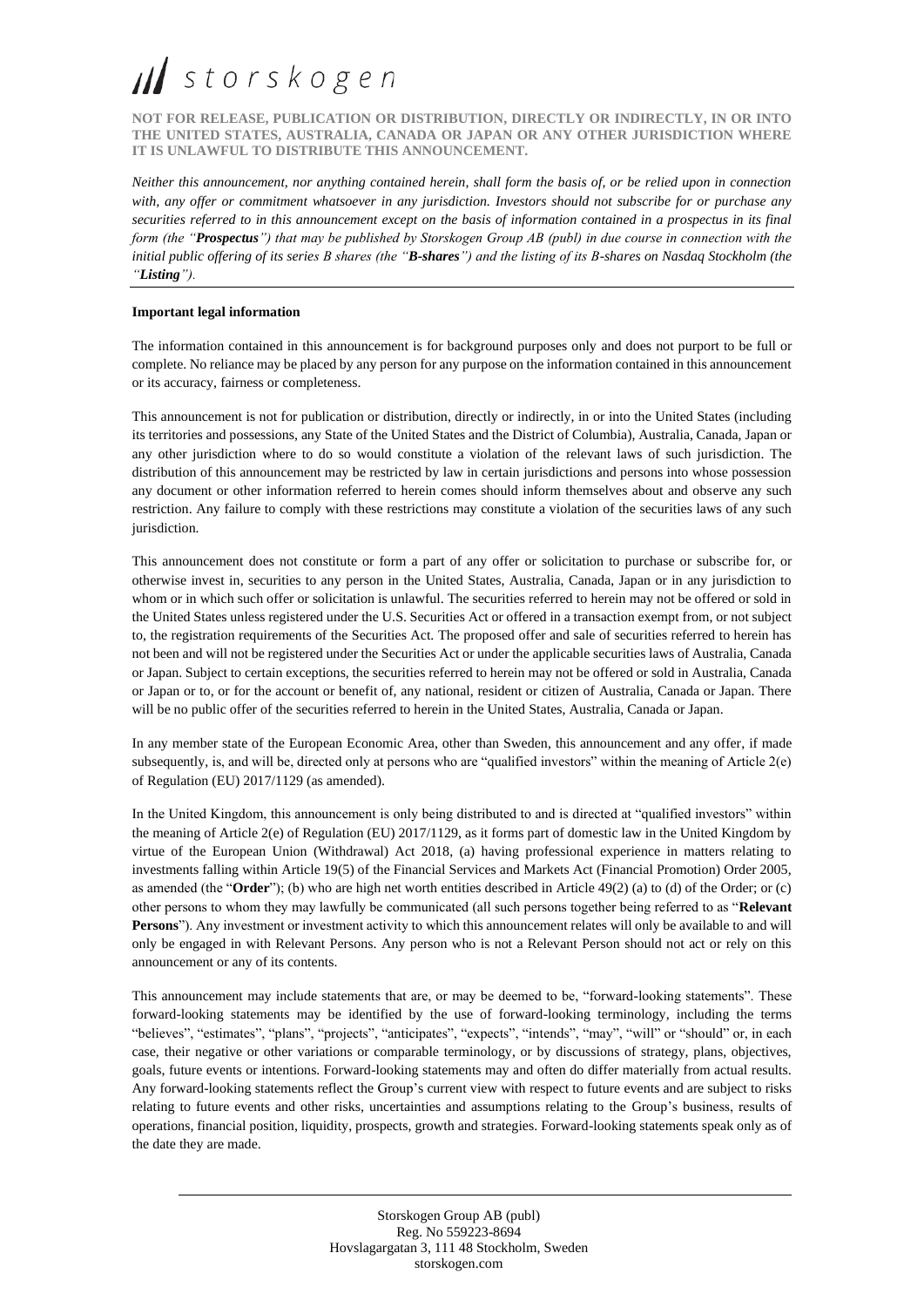**NOT FOR RELEASE, PUBLICATION OR DISTRIBUTION, DIRECTLY OR INDIRECTLY, IN OR INTO THE UNITED STATES, AUSTRALIA, CANADA OR JAPAN OR ANY OTHER JURISDICTION WHERE IT IS UNLAWFUL TO DISTRIBUTE THIS ANNOUNCEMENT.**

*Neither this announcement, nor anything contained herein, shall form the basis of, or be relied upon in connection*  with, any offer or commitment whatsoever in any jurisdiction. Investors should not subscribe for or purchase any *securities referred to in this announcement except on the basis of information contained in a prospectus in its final form (the "Prospectus") that may be published by Storskogen Group AB (publ) in due course in connection with the initial public offering of its series B shares (the "B-shares") and the listing of its B-shares on Nasdaq Stockholm (the "Listing").* 

Each of the Group, the selling shareholders and each of the managers, Carnegie Investment Bank AB (publ), Goldman Sachs Bank Europe SE, J.P. Morgan AG, BNP PARIBAS, Danske Bank A/S, Danmark, Sverige Filial, DNB Markets, a part of DNB Bank ASA, filial i Sverige, Nordea Bank Abp, filial i Sverige, Skandinaviska Enskilda Banken AB (publ) and Swedbank AB (publ) (such managers together the "**Managers**") and their respective affiliates as defined under Rule 501(b) of Regulation D of the Securities Act ("**affiliates**"), expressly disclaims any obligation or undertaking to update, review or revise any forward looking statement contained in this announcement whether as a result of new information, future developments or otherwise, and the distribution of this announcement shall not be deemed to be any form of commitment on the part of the Group or any of the selling shareholders to proceed with the Offering or any transaction or arrangement referred to therein.

Any purchase of any securities in the proposed Offering should be made solely on the basis of information contained in the Prospectus which may be issued by the Group in connection with the Offering. The information in this announcement is subject to change. Before purchasing any securities in the Offering, persons viewing this announcement should ensure that they fully understand and accept the risks which will be set out in the Prospectus if published. No reliance may be placed for any purpose on the information contained in this announcement or its accuracy or completeness. This announcement shall not form the basis of or constitute any offer or invitation to sell or issue, or any solicitation of any offer to purchase any securities nor shall it (or any part of it) or the fact of its distribution, form the basis of, or be relied on in connection with, any contract therefor.

The date of the Listing may be influenced by a variety of factors which include market conditions. The Group may decide not to go ahead with the Offering and there is therefore no guarantee that the Listing will occur. You should not base your financial decision on this announcement. Acquiring investments to which this announcement relates may expose an investor to a significant risk of losing all of the amount invested.

Persons considering making investments should consult an authorised person specialising in advising on such investments. This announcement does not form part of or constitute a recommendation concerning any offer. The value of securities can decrease as well as increase. Potential investors should consult a professional advisor as to the suitability of a possible offer for the person concerned.

None of the selling shareholders, the Managers or any of their respective affiliates or any of their or their affiliates' directors, officers, employees, advisers or agents accepts any responsibility or liability whatsoever for/or makes any representation or warranty, express or implied, as to the truth, accuracy or completeness of the information in this announcement (or whether any information has been omitted from the announcement) or any other information relating to the Group, its subsidiaries or associated companies, whether written, oral or in a visual or electronic form, and howsoever transmitted or made available or for any loss howsoever arising from any use of the announcement or its contents or otherwise arising in connection therewith. Accordingly, each of the selling shareholders, the Managers, and any of their respective affiliates and any of their or their affiliates' directors, officers, employees, advisers or agents expressly disclaims, to the fullest extent possible, any and all liability whatsoever for any loss howsoever arising from, or in reliance upon, the whole or any part of the contents of this announcement, whether in tort, contract or otherwise which they might otherwise have in respect of this announcement or its contents or otherwise arising in connection therewith.

Each of the Managers is acting exclusively for the Group and no one else in connection with the proposed Offering. They will not regard any other person as their respective clients in relation to the proposed Offering and will not be responsible to anyone other than the Group for providing the protections afforded to their respective clients, nor for providing advice in relation to the proposed Offering, the contents of this announcement or any transaction, arrangement or other matter referred to herein.